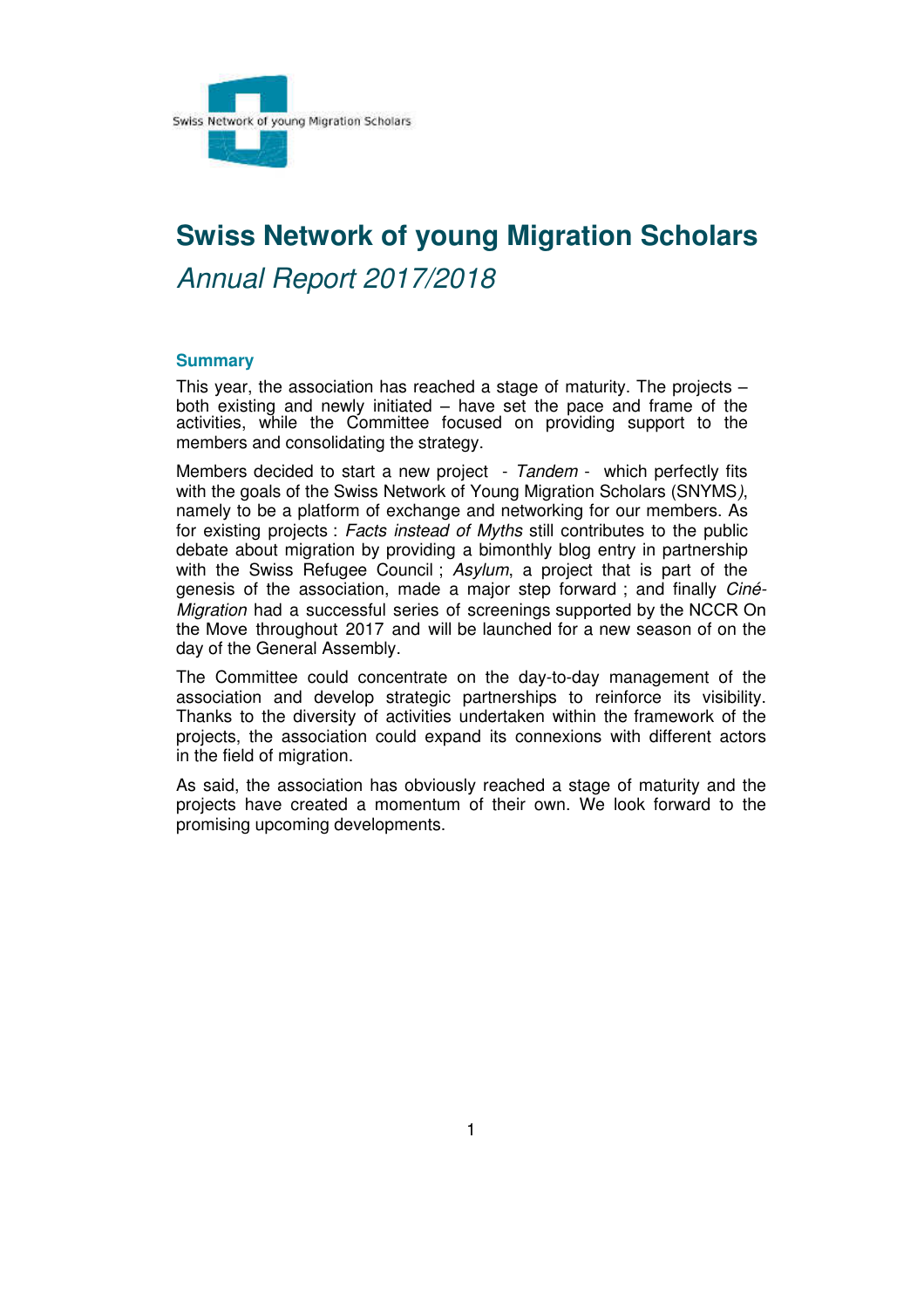

## **Content:**

| 1.2.1. Collective inter-disciplinary publication on « Asylum abuse »2<br>1.2.2. Fakten statt Mythen – Des faits plutôt que des mythes 3 |  |
|-----------------------------------------------------------------------------------------------------------------------------------------|--|
|                                                                                                                                         |  |
|                                                                                                                                         |  |
|                                                                                                                                         |  |
|                                                                                                                                         |  |
|                                                                                                                                         |  |
|                                                                                                                                         |  |
|                                                                                                                                         |  |
|                                                                                                                                         |  |
|                                                                                                                                         |  |
|                                                                                                                                         |  |
|                                                                                                                                         |  |
|                                                                                                                                         |  |

# <span id="page-1-0"></span>1. Activities

## <span id="page-1-1"></span>1.1. Association

The administrative year started on October 9, 2017 with the general assembly at Restaurant Beaulieu in Bern. It was followed by an aperitif, during which "old" and "new" members had the chance to get to know each other.

During the year, the executive committee committed to keep the members updated about ongoing projects and current events via its regular newsletter ("News from the board").

## <span id="page-1-2"></span>**1.2. Working Groups and Activities**

## <span id="page-1-3"></span>1.2.1. Collective inter-disciplinary publication on « Asylum abuse »

This year brought important developments to the project Abus. First, The Working Group managed to secure funding and a publisher for the collective inter-disciplinary publication addressing the notion and role of abuse in the sphere of asylum in Switzerland. We are very proud and glad about the collaborations triggered. Second, we could compile all finalized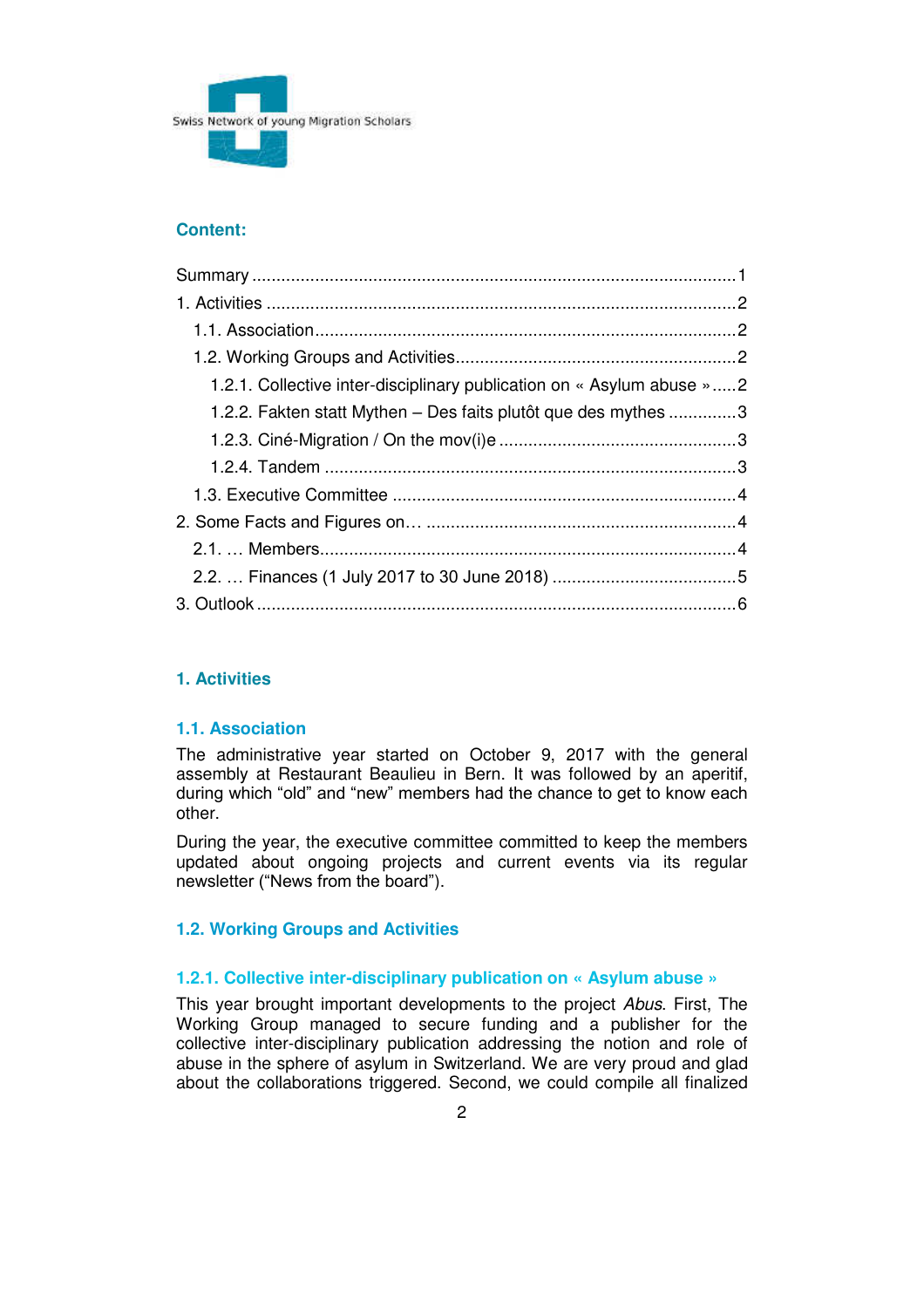

contributions, meaning that a first draft of the manuscript is about to be sent to the publisher. This major step forward entailed a lot of work and substantial back and forth with the contributors, who have always responded positively.

While the road until the publication is out is still long and tedious, the coming year looks very promising to the project *Abus*.

#### <span id="page-2-0"></span>**1.2.2. Fakten statt Mythen – Des faits plutôt que des mythes**

The blog project "Fakten statt Mythen – Des faits plutôt que des mythes" is already in its third year of existence. Since beginning of 2018, the articles are now appearing on a biweekly basis. Authors from the Swiss Network of young Migration Scholars and the Swiss Refugee Council (SFH/OSAR) write short and simple articles with the ambition to deconstruct and rectify public myths about asylum. The articles are published on the website of the Swiss Refugee Council (www.fluechtlingshilfe.ch/fakten-statt-mythen). As of the end of July 2018, about 130 articles have been published. Besides the 13 authors from the Swiss Refugee Council and some guest authors from doctrine and practice, about 20 members of the Swiss Network of Young Migration Scholars already contributed to this project and wrote an article. The feedback on social media and among the public has been very positive and promising. Several authors have been contacted by journalists after their articles appeared.

## <span id="page-2-1"></span>**1.2.3. Ciné-Migration / On the mov(i)e**

After a successful series of screenings at the CineMatte, Bern, supported by the NCCR On the Move throughout 2017, including expert discussions on the respective movies and their topics, the and their topics, the CineMigration Group will reconvene after the General Assembly 2018 in order to plan further events. For 2018, an open screening of two awarded short-movies (Facing Mecca and Bon Voyage), embedded in a Swiss context will happen after the General Assembly. Further, we invited Hessam Pirqadam, an Afghani animation filmmaker/graphic designer, who will not only present two short animated movies on the experiences of flight, but also talk about his own experiences.

#### <span id="page-2-2"></span>**1.2.4. Tandem**

In February 2018 SNyMS launched a new project – the SNyMS Tandem – a peer-mentoring programme for SNyMS members. The idea is that SNyMS members organize themselves in pairs and regularly meet in order to exchange ideas, discuss progress and questions, to give each other feedback and support. While it is primarily addressing PhDs it is also open to members at a more advanced stage of their careers. As SNyMS has members from different disciplines, working on different topics, in different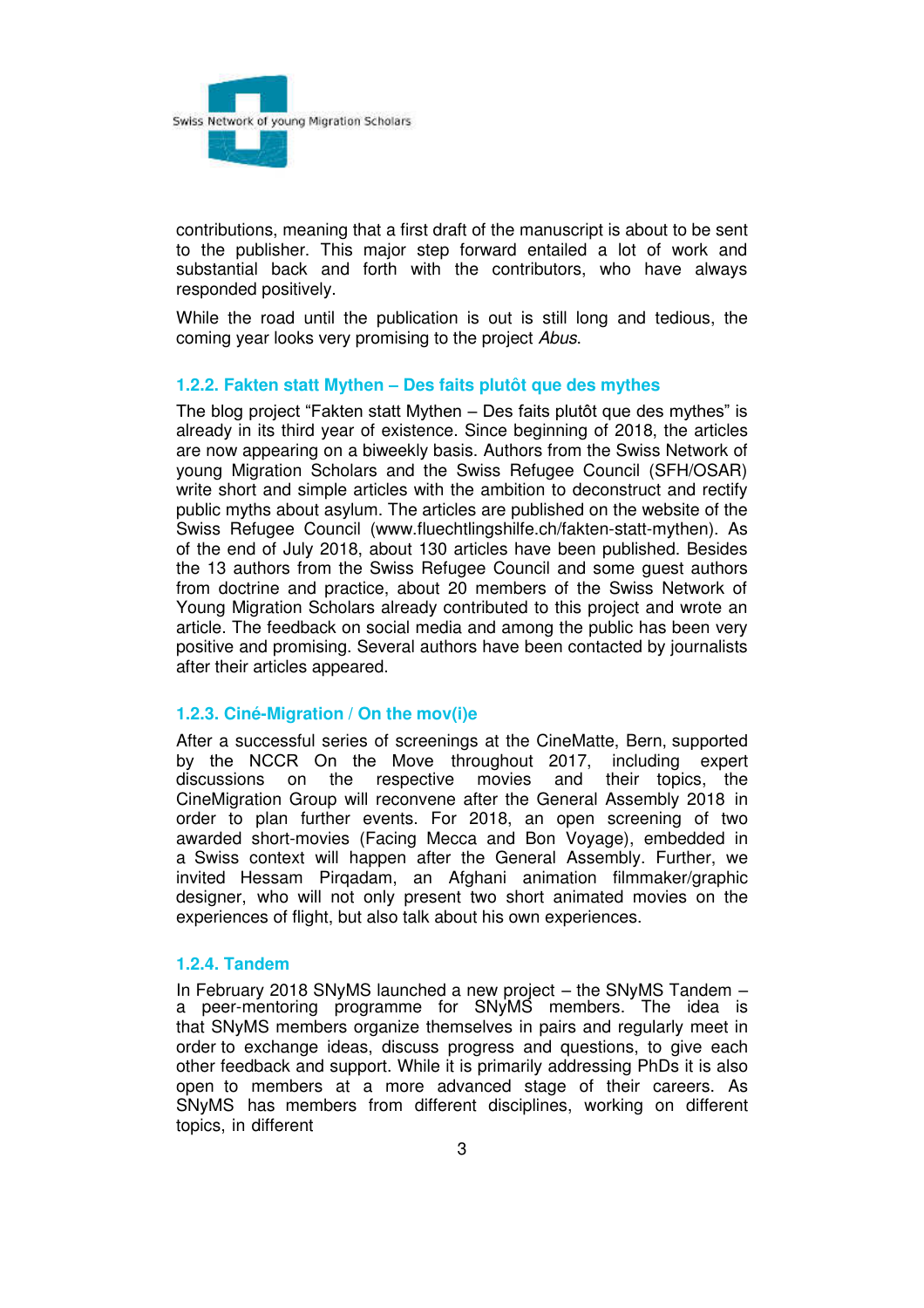

places the goal is to provide a good match for interested members, as well as more opportunities to build professional ties and exchange across disciplines and Universities.

The Tandem project was launched with a call for participants in February 2018. Currently there are two active Tandem teams. The aim is to increase the number of participants in the following year.

#### <span id="page-3-0"></span>**1.3. Executive Committee**

The executive committee is responsible for organisational and formal aspects regarding the association.

The executive committee is currently composed of the following persons:

- Nula Frei, Fribourg (chairperson)
- Sascha Finger, Bern
- Anne Kneer, St. Gallen
- Robin Stünzi, Neuchâtel
- Barbara von Rütte, Bern
- Anne-Cécile Leyvraz, Geneva
- Lisa Borrelli, Bern
- Nesa Zimmermann, Geneva
- Laure Sandoz, Basel

During the last reporting year, the frequency and place of executive committee meetings were adjusted. It was decided that the committee would meet four times per year (as opposed to six times in the years before). Meetings have been held exclusively in Bern (as opposed to the rotating meeting places before). As a compensation, it was decided that the train tickets of executive committee members who do not live in Bern could be reimbursed.

#### <span id="page-3-1"></span>**2. Some Facts and Figures on…**

## <span id="page-3-2"></span>**2.1. … Members**

The association has about the same size as the past year with 41 members as of 31 July 2017. Members are PhD students, post-doc researchers and one associate professor. They come from different Universities such as Geneva, Neuchâtel, Fribourg, Lucerne, Berne, Zurich, Basel or St. Gallen, as well as different disciplines such as law, anthropology, sociology, geography or history. Further, an international atmosphere is created, as members come from three different language regions of Switzerland and other European Member States.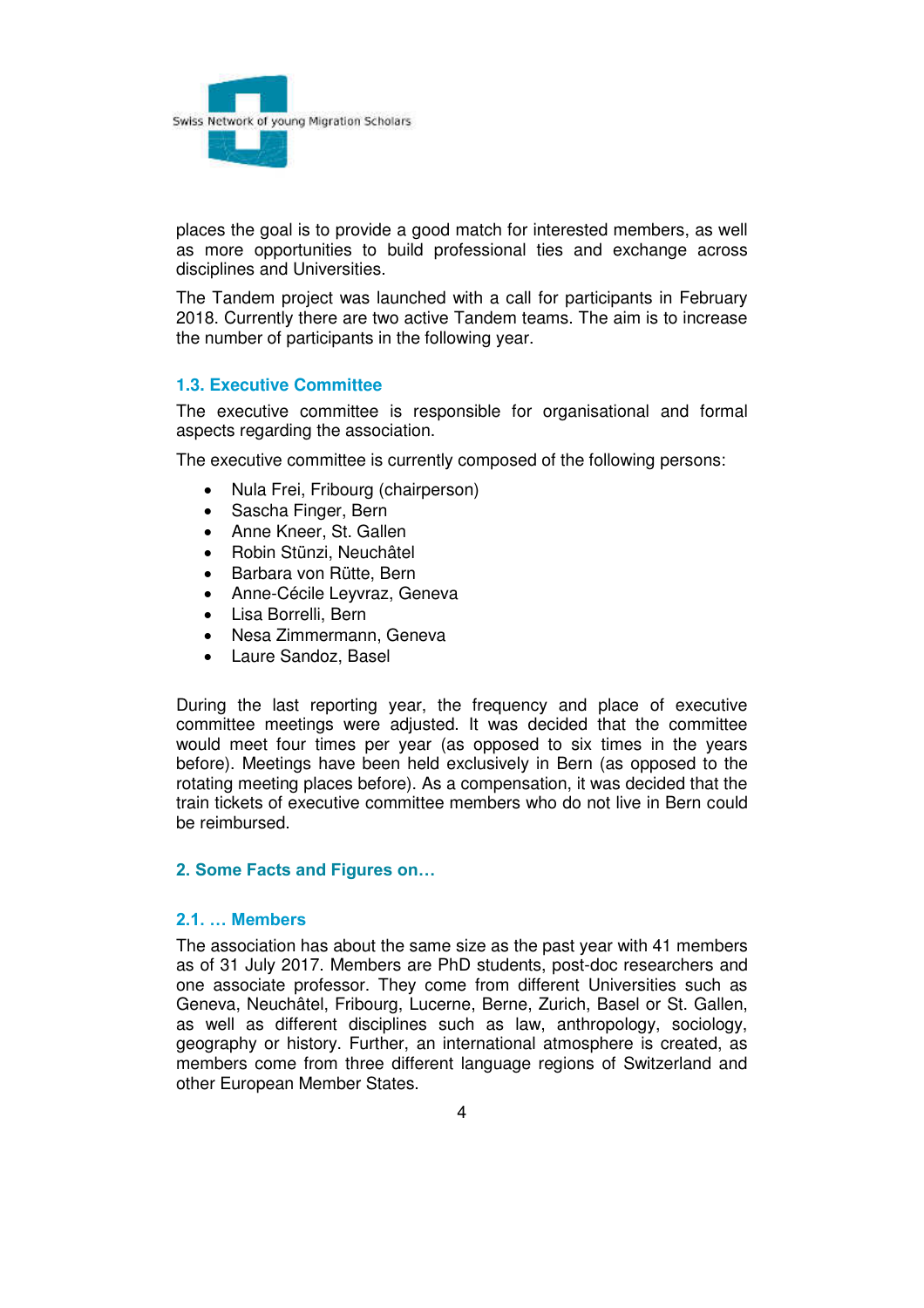

A number of members are organized in the working groups with members participating in the project "Abuse", ciné-Migration, in the blog project "Fakten statt Mythen" and in the new project "Tandem".

With the new newsletter "News from the board" the members are informed about the ongoing projects and activities of the association. In addition, the mailing-list, the website and the yammer group, the association can provide diverse possibilities to communicate.

| in CHF                                   | expenses   | revenues |
|------------------------------------------|------------|----------|
| Balance at 1. July 2017                  |            | 6476.10  |
|                                          |            |          |
| NCCR On the Move Contribution            |            | 1000.00  |
| <b>Membership Fees</b>                   |            | 750.00   |
| Project costs (CineMig, workshops, etc.) | -1180.95   |          |
| Aperitif General Assembly (2017)         | $-319.00$  |          |
| Admin costs (website, bank account)      | $-121.20$  |          |
|                                          |            |          |
| <b>Total Revenues and Expenses</b>       | $-1621.15$ | 1750.00  |
|                                          |            |          |
| Balance at 1. July 2018                  |            | 6604.95  |

# <span id="page-4-0"></span>**2.2. … Finances (1 July 2017 to 30 June 2018)**